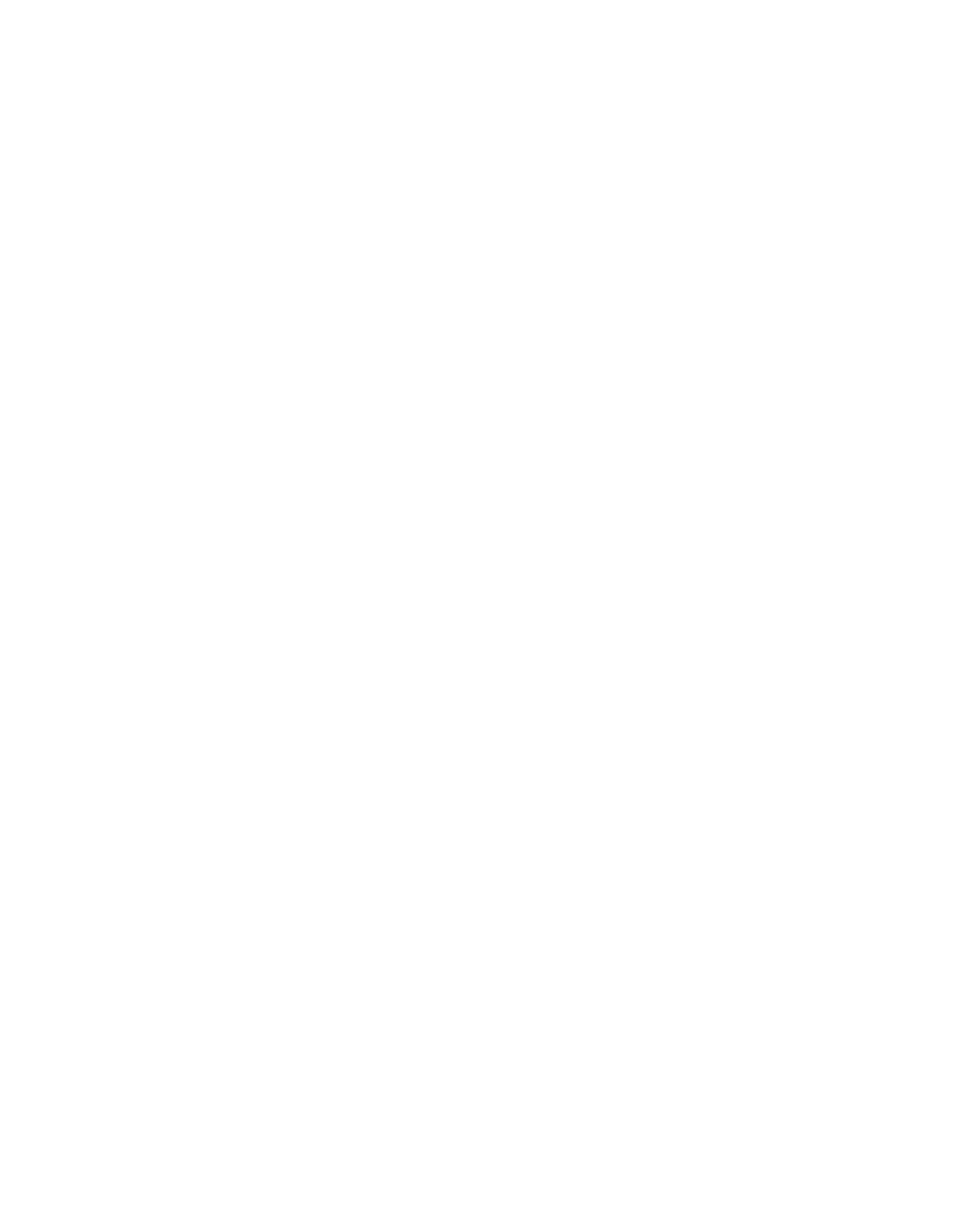# $\bf{AD607{\rm{-}SPECIFICATIONS}$  (@ T<sub>A</sub> = 25°C, Supply = 3.0 V, IF = 10.7 MHz, unless otherwise noted.)

|                                                                                                                                                                                                                                                                                                    |                                                                                                                                                                                                                                                                                                                                                                                                                                                                        |                | AD607ARS                                                                                                      |                |                                                                                         |
|----------------------------------------------------------------------------------------------------------------------------------------------------------------------------------------------------------------------------------------------------------------------------------------------------|------------------------------------------------------------------------------------------------------------------------------------------------------------------------------------------------------------------------------------------------------------------------------------------------------------------------------------------------------------------------------------------------------------------------------------------------------------------------|----------------|---------------------------------------------------------------------------------------------------------------|----------------|-----------------------------------------------------------------------------------------|
| Model                                                                                                                                                                                                                                                                                              | <b>Conditions</b>                                                                                                                                                                                                                                                                                                                                                                                                                                                      | Min            | Typ                                                                                                           | Max            | Unit                                                                                    |
| <b>DYNAMIC PERFORMANCE</b>                                                                                                                                                                                                                                                                         |                                                                                                                                                                                                                                                                                                                                                                                                                                                                        |                |                                                                                                               |                |                                                                                         |
| <b>MIXER</b><br>Maximum RF and LO Frequency Range<br>Maximum Mixer Input Voltage<br>Input 1 dB Compression Point<br>Input Third-Order Intercept<br>Noise Figure<br>Maximum Output Voltage at MXOP<br>Mixer Output Bandwidth at MXOP<br>LO Drive Level<br>LO Input Impedance<br>Isolation, RF to IF | For Conversion Gain > 20 dB<br>For Linear Operation; Between RFHI and RFLO<br>RF Input Terminated in 50 $\Omega$<br>RF Input Terminated in 50 $\Omega$<br>Matched Input, Max Gain, f = 83 MHz, IF = 10.7 MHz<br>Matched Input, Max Gain, f = 144 MHz, IF = 10.7 MHz<br>$Z_{IF}$ = 165 $\Omega$ , at Input Compression<br>$-3$ dB, $Z_{IF}$ = 165 $\Omega$<br>Mixer LO Input Terminated in 50 $\Omega$<br>LOIP to VMID<br>$RF = 240$ MHz, IF = 10.7 MHz, LO = 229.3 MHz |                | 500<br>±54<br>$-15$<br>$-5$<br>14<br>12<br>±1.3<br>45<br>$-16$<br>$\mathbf{1}$<br>30                          |                | <b>MHz</b><br>mV<br>dBm<br>dBm<br>dB<br>dB<br>V<br><b>MHz</b><br>dBm<br>$k\Omega$<br>dB |
| Isolation, LO to IF<br>Isolation, LO to RF                                                                                                                                                                                                                                                         | $RF = 240 \text{ MHz}, IF = 10.7 \text{ MHz}, LO = 229.3 \text{ MHz}$<br>$RF = 240 \text{ MHz}, IF = 10.7 \text{ MHz}, LO = 229.3 \text{ MHz}$                                                                                                                                                                                                                                                                                                                         |                | 20<br>40                                                                                                      |                | dB<br>dB                                                                                |
| Isolation, IF to RF                                                                                                                                                                                                                                                                                | $RF = 240 \text{ MHz}, IF = 10.7 \text{ MHz}, LO = 229.3 \text{ MHz}$                                                                                                                                                                                                                                                                                                                                                                                                  |                | 70                                                                                                            |                | dB                                                                                      |
| <b>IF AMPLIFIERS</b><br>Noise Figure<br>Input 1 dB Compression Point<br>Output Third-Order Intercept<br>Maximum IF Output Voltage at IFOP<br>Output Resistance at IFOP<br>Bandwidth                                                                                                                | Max Gain, $f = 10.7 \text{ MHz}$<br>$IF = 10.7 MHz$<br>$IF = 10.7 MHz$<br>$Z_{IF}$ = 600 $\Omega$<br>From IFOP to VMID<br>-3 dB at IFOP, Max Gain                                                                                                                                                                                                                                                                                                                      |                | 17<br>$-15$<br>18<br>±560<br>15<br>45                                                                         |                | dB<br>dBm<br>dBm<br>mV<br>Ω<br><b>MHz</b>                                               |
| <b>GAIN CONTROL</b><br>Gain Control Range<br>Gain Scaling<br>Gain Scaling Accuracy<br>Bias Current at GAIN<br><b>Bias Current at GREF</b><br>Input Resistance at GAIN, GREF                                                                                                                        | (See Figures 23 and 24)<br>Mixer + IF Section, GREF to 1.5 V<br>GREF to 1.5 V<br>GREF to General Reference Voltage $V_R$<br>GREF to 1.5 V, 80 dB Span                                                                                                                                                                                                                                                                                                                  |                | 90<br>20<br>$75/V_R$<br>$\pm 1$<br>5<br>$\mathbf{1}$<br>$\mathbf{1}$                                          |                | dB<br>mV/dB<br>dB/V<br>dB<br>$\mu A$<br>$\mu A$<br>МΩ                                   |
| I AND Q DEMODULATORS<br>Required DC Bias at DMIP<br>Input Resistance at DMIP<br>Input Bias Current at DMIP<br>Maximum Input Voltage<br>Amplitude Balance<br>Quadrature Error<br>Phase Noise in Degrees<br>Demodulation Gain<br>Maximum Output Voltage<br>Output Offset Voltage<br>Output Bandwidth | From DMIP to VMID<br>IF > 3 MHz<br>IF $\leq$ 3 MHz<br>IF = 10.7 MHz, Outputs at 600 mV p-p, $F = 100$ kHz<br>IF = 10.7 MHz, Outputs at 600 mV p-p, $F = 100$ kHz<br>$IF = 10.7 MHz, F = 10 kHz$<br>Sine Wave Input, Baseband Output<br>$R_L \geq 20 k\Omega$<br>Measured from I <sub>OUT</sub> , Q <sub>OUT</sub> to VMID<br>Sine Wave Input, Baseband Output                                                                                                          | $-150$         | VPOS/2<br>50<br>$\overline{c}$<br>±150<br>±75<br>$\pm 0.2$<br>$-1.2$<br>$-100$<br>18<br>±1.23<br>$+10$<br>1.5 | $+150$         | V dc<br>kΩ<br>μA<br>mV<br>mV<br>dB<br>Degrees<br>dBc/Hz<br>dB<br>V<br>mV<br>MHz         |
| $\ensuremath{\text{PLL}}$<br>Required DC Bias at FDIN<br>Input Resistance at FDIN<br>Input Bias Current at FDIN<br>Frequency Range<br>Required Input Drive Level<br>Acquisition Time to $\pm 3^{\circ}$                                                                                            | From FDIN to VMID<br>Sine Wave Input at Pin 1<br>$IF = 10.7 MHz$                                                                                                                                                                                                                                                                                                                                                                                                       |                | VPOS/2<br>50<br>200<br>0.4 to 12<br>400<br>16.5                                                               |                | V dc<br>kΩ<br>nA<br>MHz<br>mV<br>μs                                                     |
| POWER-DOWN INTERFACE<br>Logical Threshold<br>Input Current for Logical High<br>Turn-On Response Time<br><b>Standby Current</b>                                                                                                                                                                     | For Power Up on Logical High<br>To PLL Locked                                                                                                                                                                                                                                                                                                                                                                                                                          |                | $\overline{c}$<br>75<br>16.5<br>550                                                                           |                | V dc<br>μA<br>μs<br>μA                                                                  |
| POWER SUPPLY<br>Supply Range<br>Supply Current                                                                                                                                                                                                                                                     | Midgain, $IF = 10.7 MHz$                                                                                                                                                                                                                                                                                                                                                                                                                                               | 2.92           | 8.5                                                                                                           | 5.5            | V<br>mA                                                                                 |
| OPERATING TEMPERATURE<br>${\rm T_{MIN}}$ to ${\rm T_{MAX}}$                                                                                                                                                                                                                                        | Operation to 2.92 V Minimum Supply Voltage<br>Operation to 4.5 V Minimum Supply Voltage                                                                                                                                                                                                                                                                                                                                                                                | $-25$<br>$-40$ |                                                                                                               | $+85$<br>$+85$ | $\rm ^{\circ}C$<br>$^{\circ}C$                                                          |

Specifications subject to change without notice.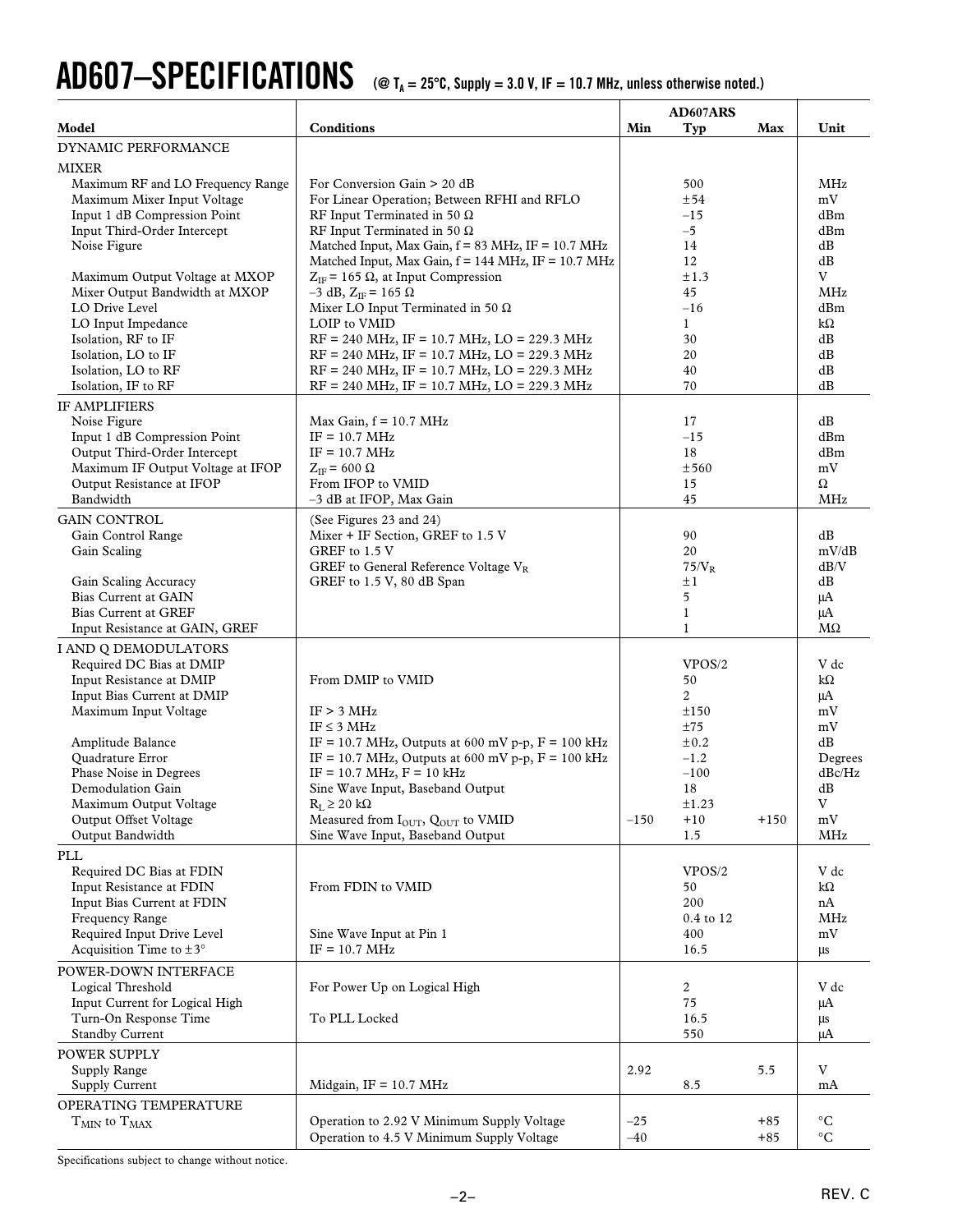#### **ABSOLUTE MAXIMUM RATINGS<sup>1</sup>**

| Supply Voltage VPS1, VPS2 to COM1, COM2 5.5 V                                                                                                                                  |
|--------------------------------------------------------------------------------------------------------------------------------------------------------------------------------|
|                                                                                                                                                                                |
| 2.92 V to 5.5 V Operating Temperature Range                                                                                                                                    |
|                                                                                                                                                                                |
| 4.5 V to 5.5 V Operating Temperature Range                                                                                                                                     |
| $\cdots \cdots \cdots \cdots \cdots \cdots \cdots \cdots \cdots \cdots -40^{\circ}C$ to +85°C                                                                                  |
| Storage Temperature Range $\ldots \ldots \ldots -65$ °C to +150°C                                                                                                              |
| Lead Temperature Range (Soldering 60 sec)  300°C                                                                                                                               |
| <b>NOTES</b>                                                                                                                                                                   |
| <sup>1</sup> Stresses above those listed under Absolute Maximum Rating may cause perma-<br>nent damage to the device. This is a stress rating only functional operation of the |

nent damage to the device. This is a stress rating only; functional operation of the device at these or any other conditions above those indicated in the operational section of this specification is not implied. Exposure to absolute maximum rating conditions for extended periods may affect device reliability.

<sup>2</sup> Thermal Characteristics: 20-lead SSOP Package:  $\theta_{JA} = 126^{\circ}$ C/W.

#### **ORDERING GUIDE**

| Model    | <b>Temperature</b>                                                                                                        | Package                                | Package |
|----------|---------------------------------------------------------------------------------------------------------------------------|----------------------------------------|---------|
|          | Range                                                                                                                     | Description                            | Option  |
| AD607ARS | $-25^{\circ}$ C to $+85^{\circ}$ C<br>for 2.92 V to 5.5 V<br>Operation; -40°C<br>to +85°C for 4.5 V<br>to 5.5 V Operation | 20-Lead Plastic   RS-20<br><b>SSOP</b> |         |

#### **CAUTION**

ESD (electrostatic discharge) sensitive device. Electrostatic charges as high as 4000 V readily accumulate on the human body and test equipment and can discharge without detection. Although the AD607 features proprietary ESD protection circuitry, permanent damage may occur on devices subjected to high energy electrostatic discharges. Therefore, proper ESD precautions are recommended to avoid performance degradation or loss of functionality.

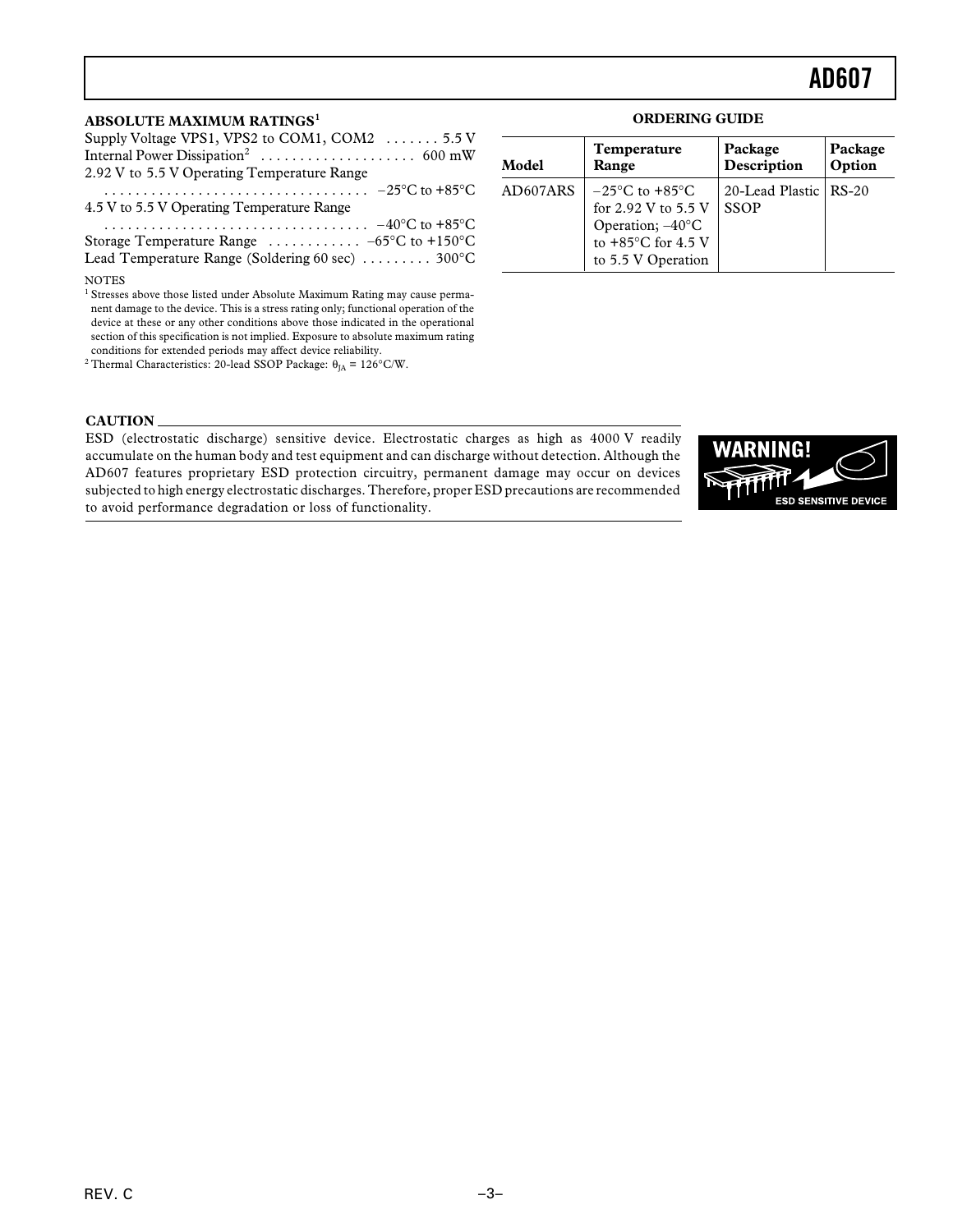#### **PIN FUNCTION DESCRIPTIONS**

| Pin            | <b>Mnemonic</b>  | <b>Reads</b>             | <b>Function</b>                                                                                                                                                                                   |
|----------------|------------------|--------------------------|---------------------------------------------------------------------------------------------------------------------------------------------------------------------------------------------------|
| 1              | <b>FDIN</b>      | Frequency Detector Input | PLL Input for I/Q Demodulator Quadrature Oscillator, ±400 mV<br>Drive Required from External Oscillator. Must be biased at $V_P/2$ .                                                              |
| $\overline{2}$ | COM1             | Common#1                 | Supply Common for RF Front End and Main Bias                                                                                                                                                      |
| 3              | <b>PRUP</b>      | Power-Up Input           | $3 \text{ V}/5 \text{ V}$ CMOS compatible power-up control; logical high =<br>powered-up; max input level = $VPS1 = VPS2$ .                                                                       |
| $\overline{4}$ | LOIP             | Local Oscillator Input   | LO input, ac-coupled $\pm 54$ mV LO input is required (-16 dBm for<br>50 $\Omega$ input termination).                                                                                             |
| 5              | <b>RFLO</b>      | RF "Low" Input           | Usually Connected to AC Ground                                                                                                                                                                    |
| 6              | <b>RFHI</b>      | RF "High" Input          | AC-Coupled, ±56 mV, Max RF Input for Linear Operation                                                                                                                                             |
| $\overline{7}$ | <b>GREF</b>      | Gain Reference Input     | High Impedance Input, typically 1.5 V, sets gain scaling.                                                                                                                                         |
| 8              | <b>MXOP</b>      | Mixer Output             | High Impedance, Single-Sided Current Output, ±1.3 V Max<br>Voltage Output (±6 mA Max Current Output)                                                                                              |
| 9              | <b>VMID</b>      | Midsupply Bias Voltage   | Output of the Midsupply Bias Generator (VMID = VPOS/2)                                                                                                                                            |
| 10             | <b>IFHI</b>      | IF "High" Input          | AC-Coupled IF Input, $\pm 56$ mV Max Input for Linear Operation                                                                                                                                   |
| 11             | <b>IFLO</b>      | IF "Low" Input           | Reference Node for IF Input; Auto-Offset Null                                                                                                                                                     |
| 12             | <b>GAIN</b>      | Gain Control Input       | High Impedance Input, 0 V-2 V Using 3 V Supply, Max Gain at<br>$V = 0$                                                                                                                            |
| 13             | COM2             | Common #2                | Supply Common for IF Stages and Demodulator                                                                                                                                                       |
| 14             | <b>IFOP</b>      | IF Output                | Low Impedance, Single-Sided Voltage Output, 5 dBm<br>$(\pm 560 \text{ mV})$ Max                                                                                                                   |
| 15             | <b>DMIP</b>      | Demodulator Input        | Signal input to I and Q demodulators has $a \pm 150$ mV max input<br>at IF > 3 MHz for linear operation; $\pm 75$ mV max input at IF < 3 MHz<br>for linear operation. Must be biased at $V_P/2$ . |
| 16             | VPS <sub>2</sub> | VPOS Supply #2           | Supply to High Level IF, PLL, and Demodulators                                                                                                                                                    |
| 17             | QOUT             | Quadrature Output        | Low Impedance Q Baseband Output; ±1.23 V Full Scale in 20 kΩ<br>Min Load; AC-Coupled                                                                                                              |
| 18             | <b>IOUT</b>      | In-Phase Output          | Low Impedance I Baseband Output; $\pm 1.23$ V Full Scale in 20 k $\Omega$<br>Min Load; AC-Coupled                                                                                                 |
| 19             | <b>FLTR</b>      | PLL Loop Filter          | Series RC PLL Loop Filter, Connected to Ground                                                                                                                                                    |
| 20             | VPS1             | VPOS Supply #1           | Supply to Mixer, Low Level IF, PLL, and Gain Control                                                                                                                                              |

#### **PIN CONNECTION**

#### **20-Lead SSOP (RS-20)**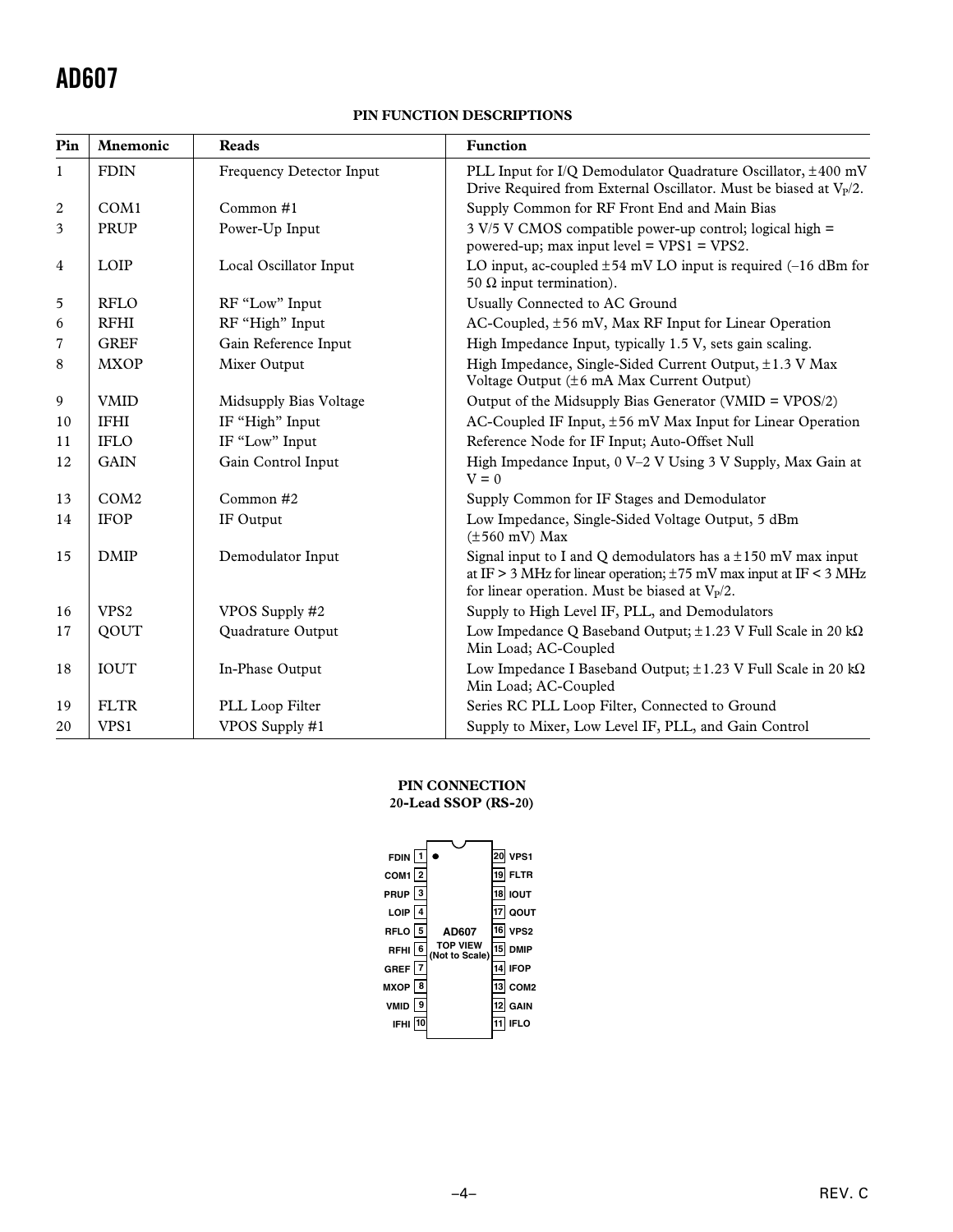

Figure 1. Mixer/Amplifier Test Set



Figure 2. Mixer Noise Figure Test Set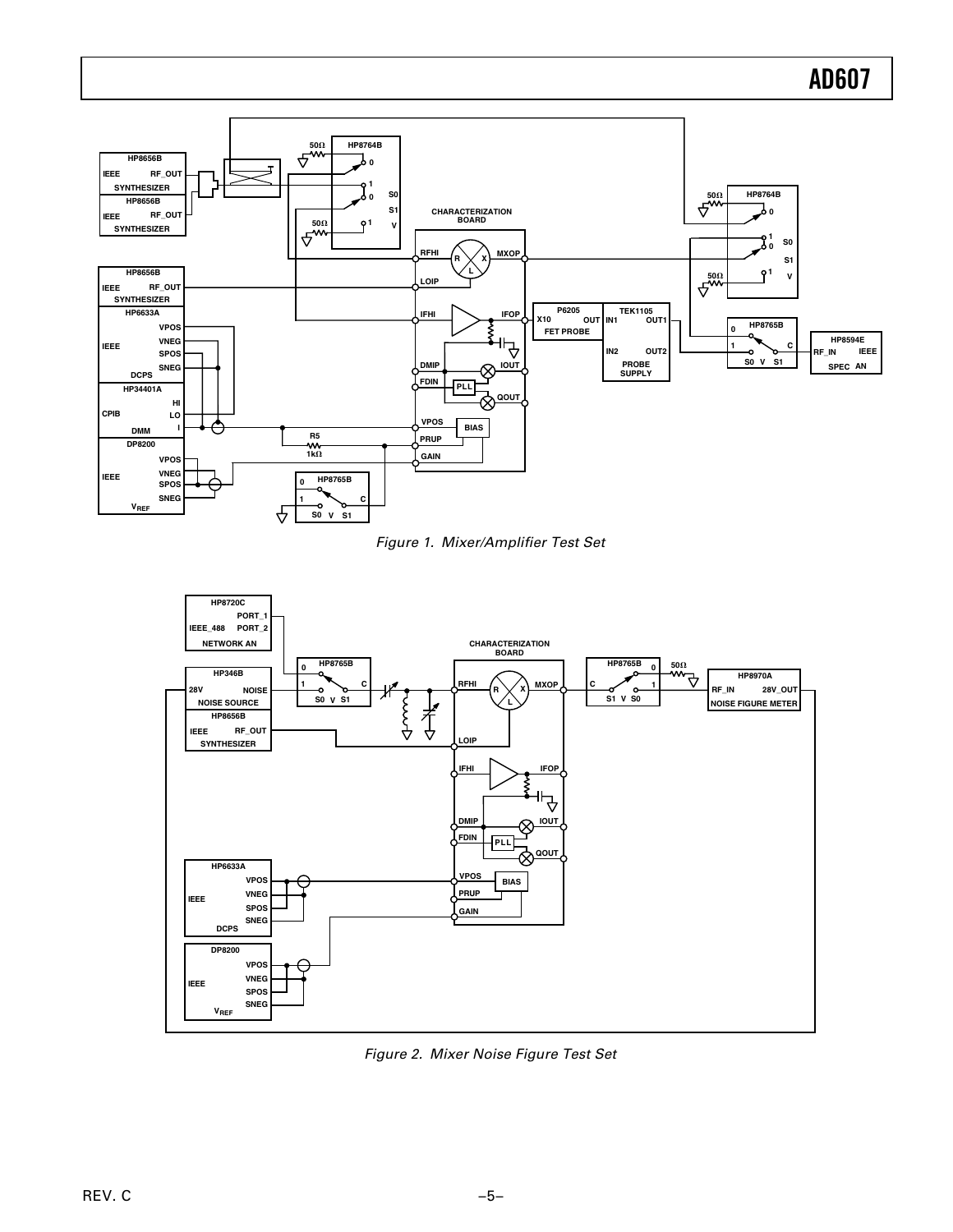

Figure 3. IF Amp Noise Figure Test Set



Figure 4. PLL/Demodulator Test Set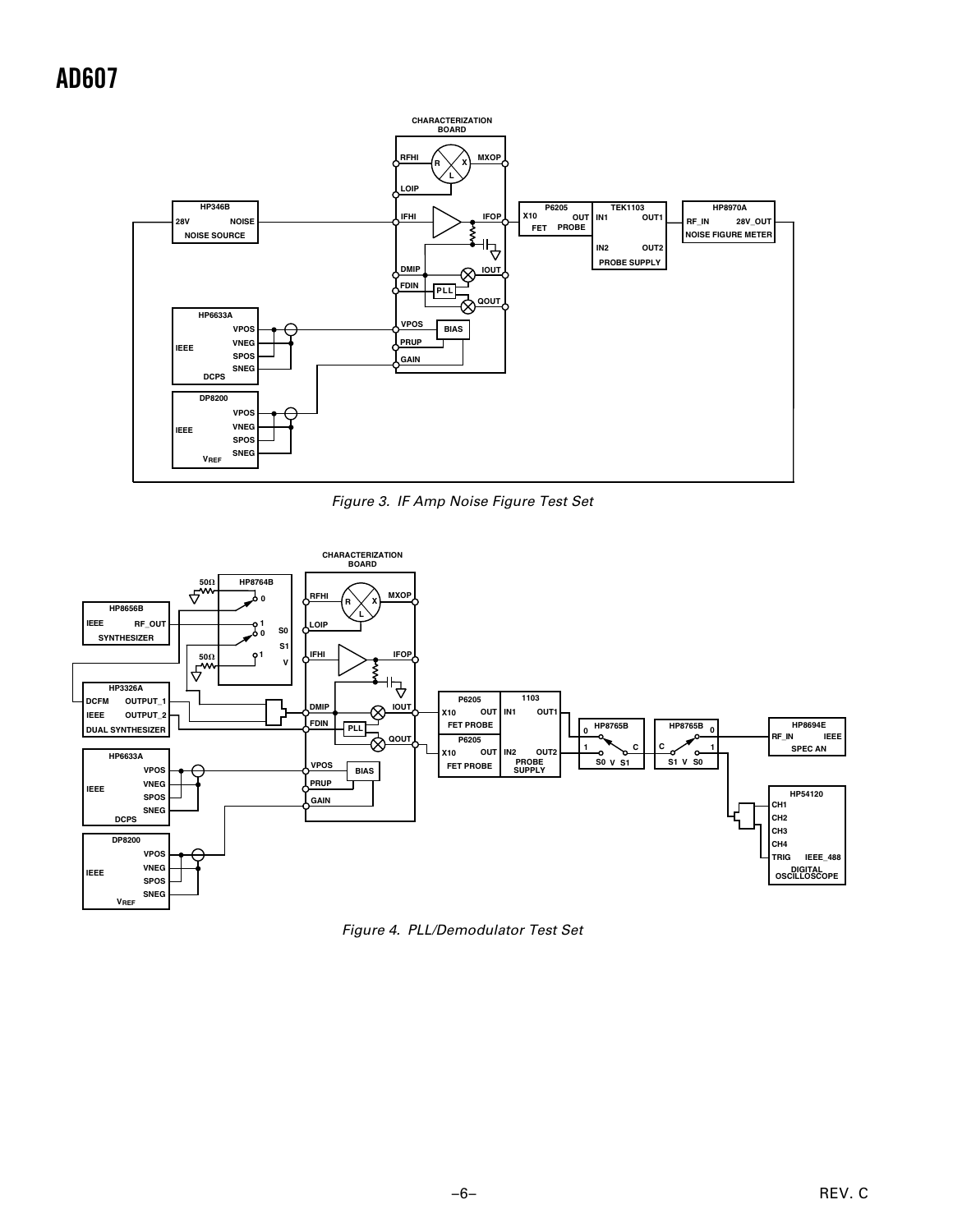

Figure 5. GAIN Pin Bias Test Set



Figure 6. Demodulator Bias Test Set



Figure 7. Power-Up Threshold Test Set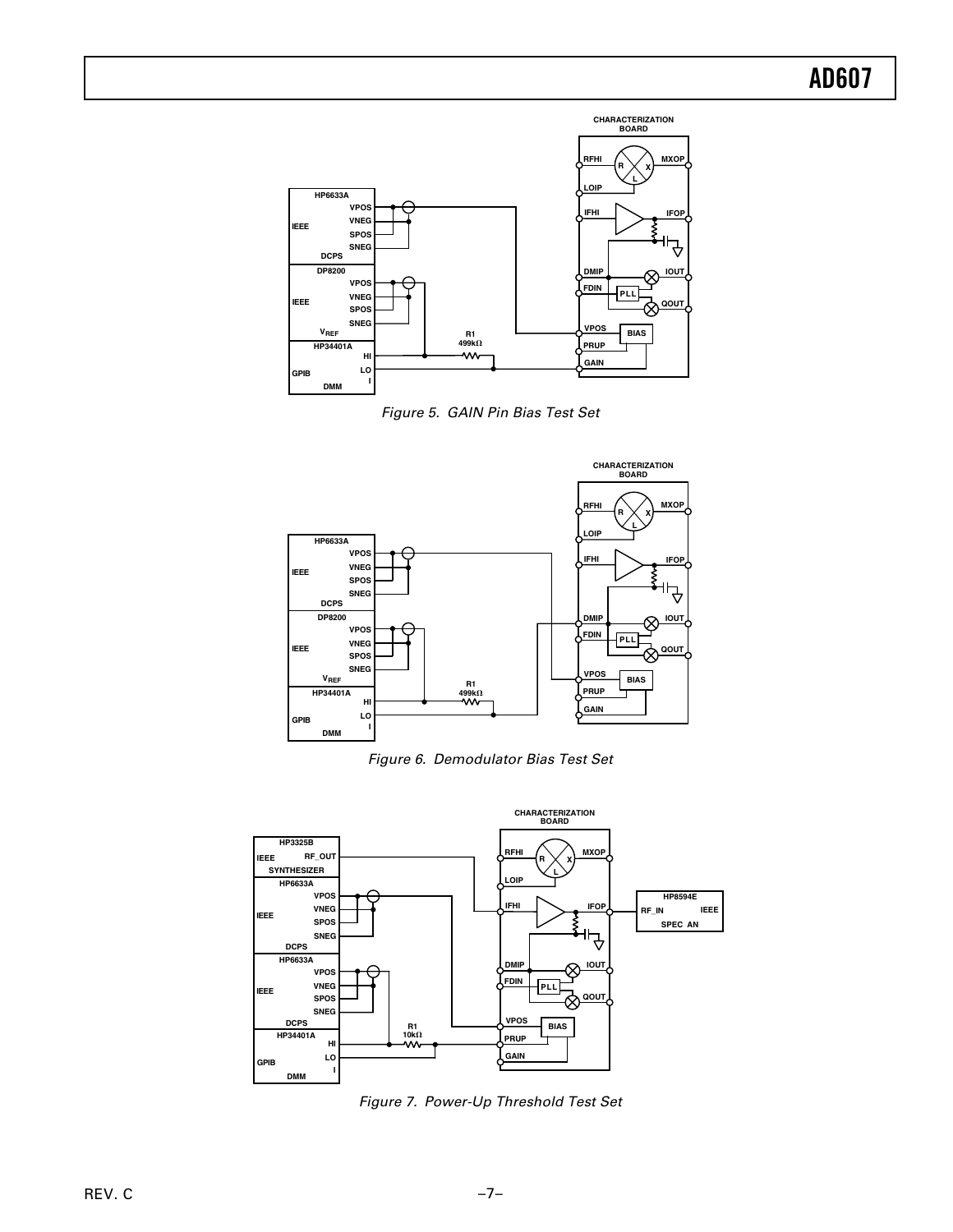

Figure 8. Power-Up Test Set



Figure 9. IF Output Impedance Test Set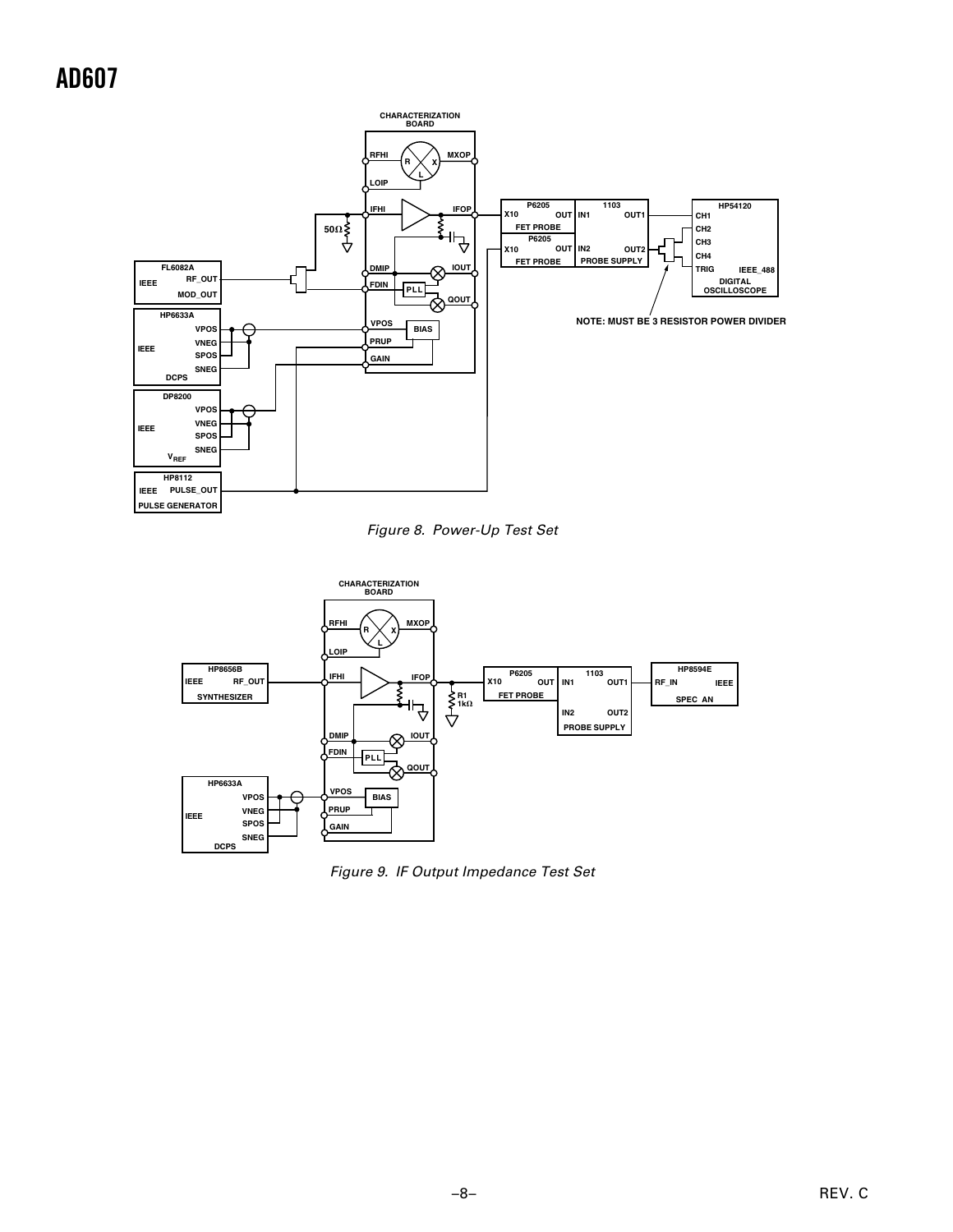

Figure 10. PLL Settling Time Test Set



Figure 11. Quadrature Accuracy Test Set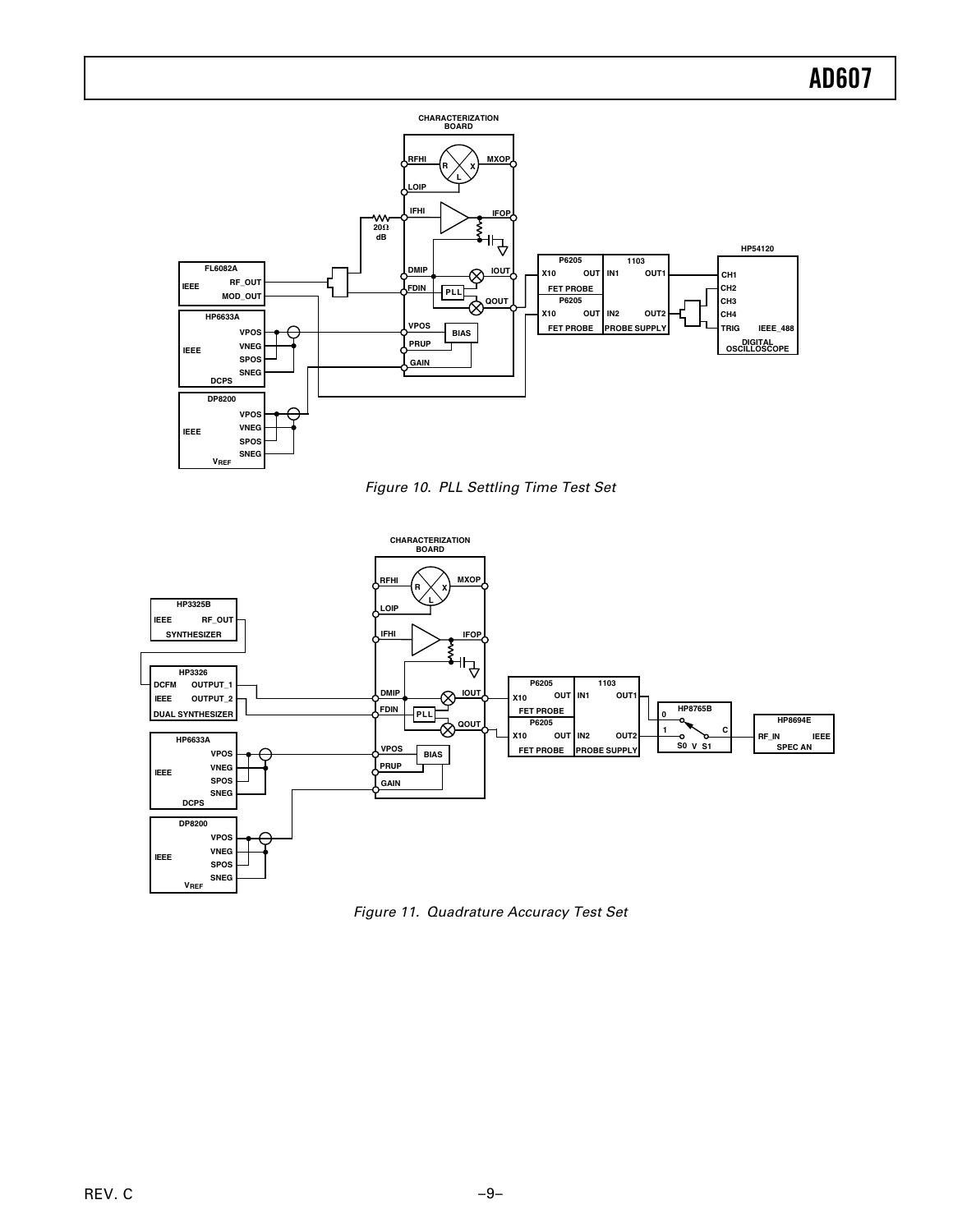

**\*CONNECTIONS ARE DC-COUPLED.**

Figure 12. Characterization Board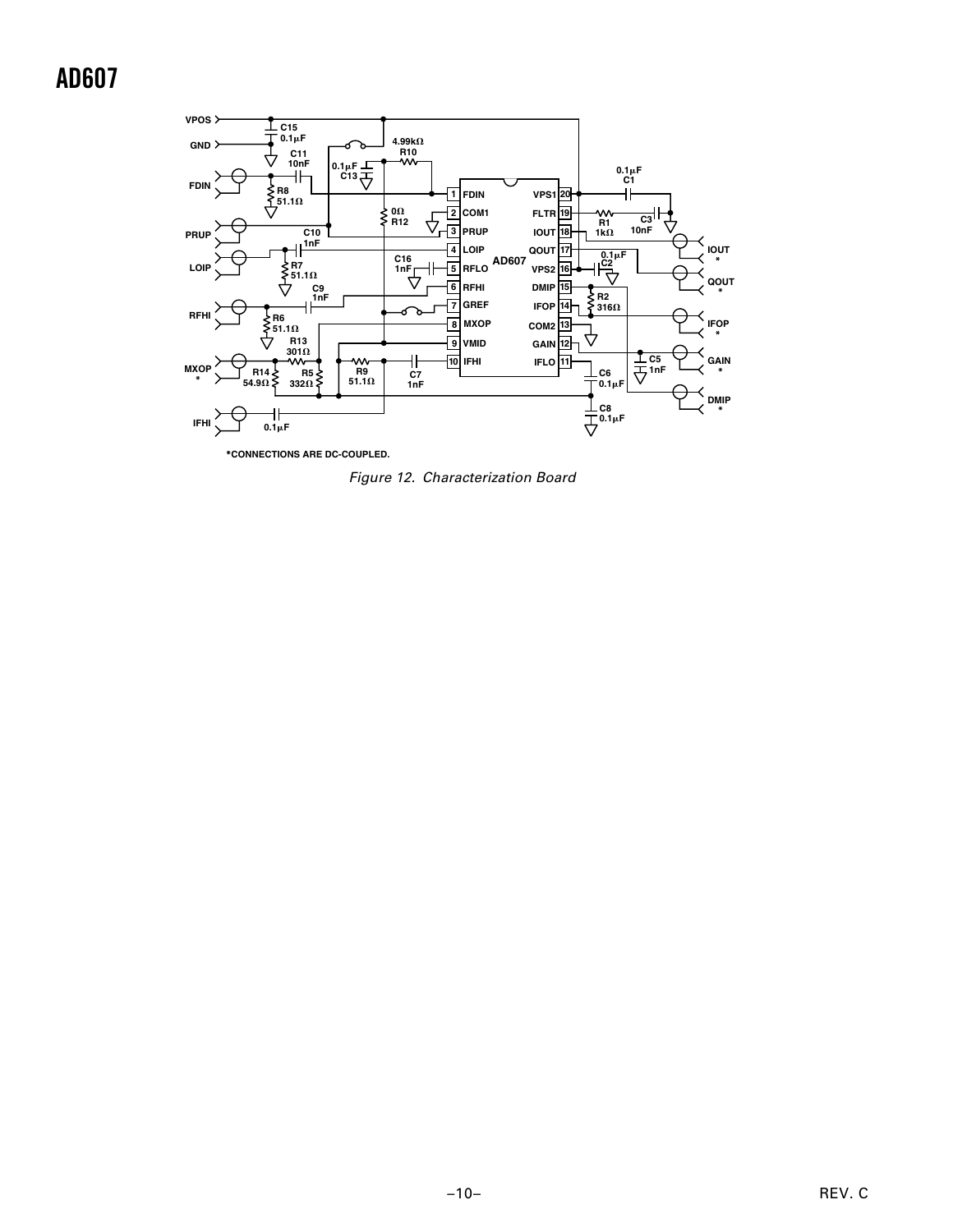### **Typical Performance Characteristics–AD607**



TPC 1. Mixer Noise Figure vs. Frequency



TPC 2. Mixer Input Impedance vs. Frequency,  $VPOS = 3 V, V GAM = 0.8 V$ 



TPC 3. Mixer Conversion Gain vs. Frequency,  $T = 25^{\circ}$ C, VPOS = 2.92 V, VREF = 1.35 V, IF = 10.7 MHz



TPC 4. Mixer Conversion Gain vs. IF,  $T = 25^{\circ}$ C,  $VPOS = 3 V, VREF = 1.5 V$ 



TPC 5. Mixer Conversion Gain and IF Amplifier Gain vs. Temperature,  $VPOS = 3 V$ ,  $VGAIN = 0.3 V$ ,  $VREF = 1.5 V$ , IF = 10.7 MHz, RF = 250 MHz



TPC 6. Mixer Conversion Gain and IF Amplifier Gain vs. Supply Voltage,  $T = 25^{\circ}$ C, VGAIN = 0.3 V, VREF = 1.5 V, IF = 10.7 MHz, RF = 250 MHz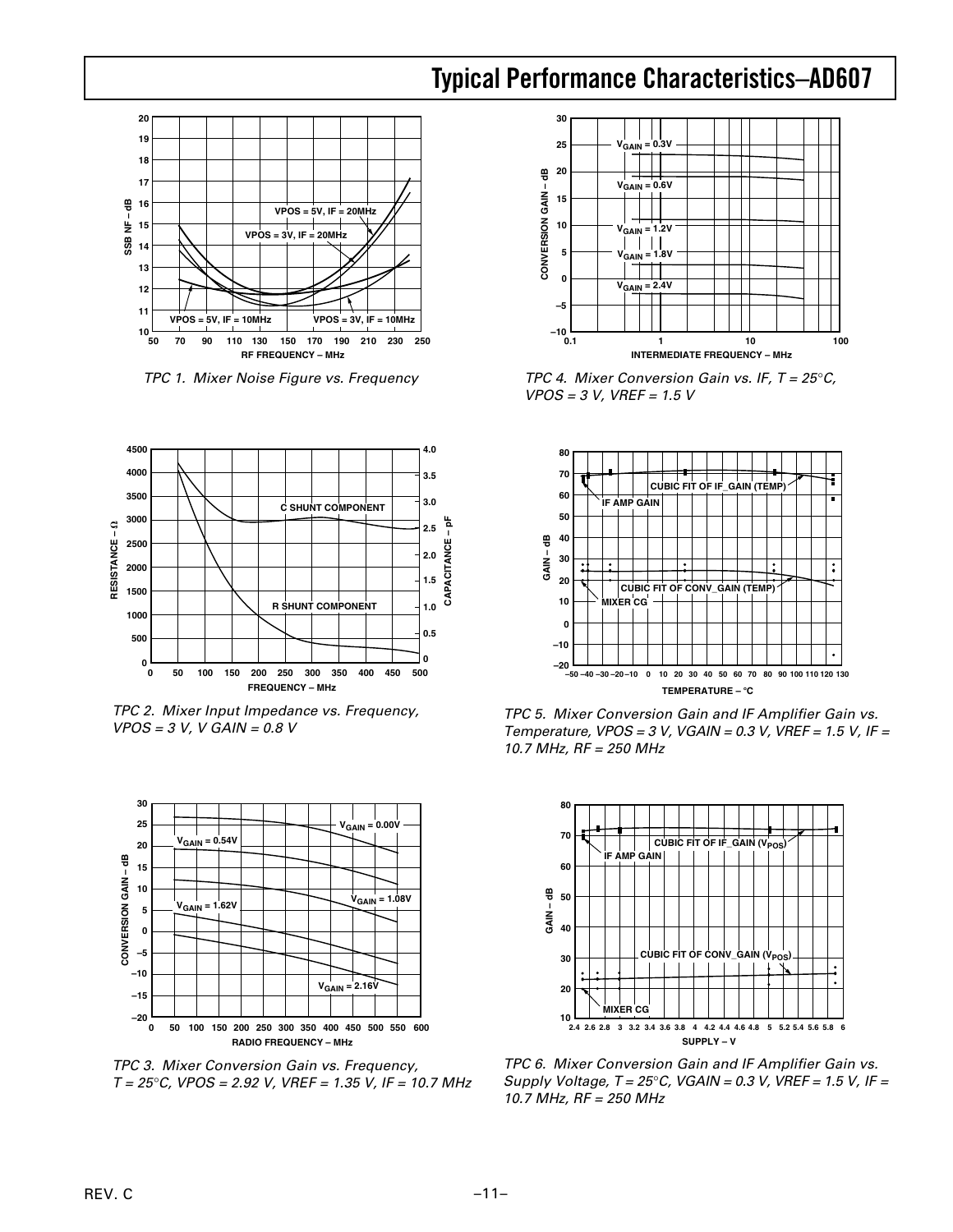

 TPC 7. IF Amplifier Gain vs. Frequency,  $T = 25^{\circ}$ C, VPOS = 3 V, VREF = 1.5 V



TPC 8. Gain Error vs. Gain Control Voltage, Representative Part



TPC 9. PLL Acquisition Time



TPC 10. PLL Phase Noise L (F) vs. Frequency,  $VPOS = 3 V, C3 = 0.1 \mu F, IF = 10.7 MHz$ 



TPC 11. PLL Loop Voltage at FLTR ( $K_{VCO}$ ) vs. Frequency



TPC 12. Demodulator Quadrature Angle, Histogram,  $T = 25^{\circ}$ C, VPOS = 3 V, IF = 10.7 MHz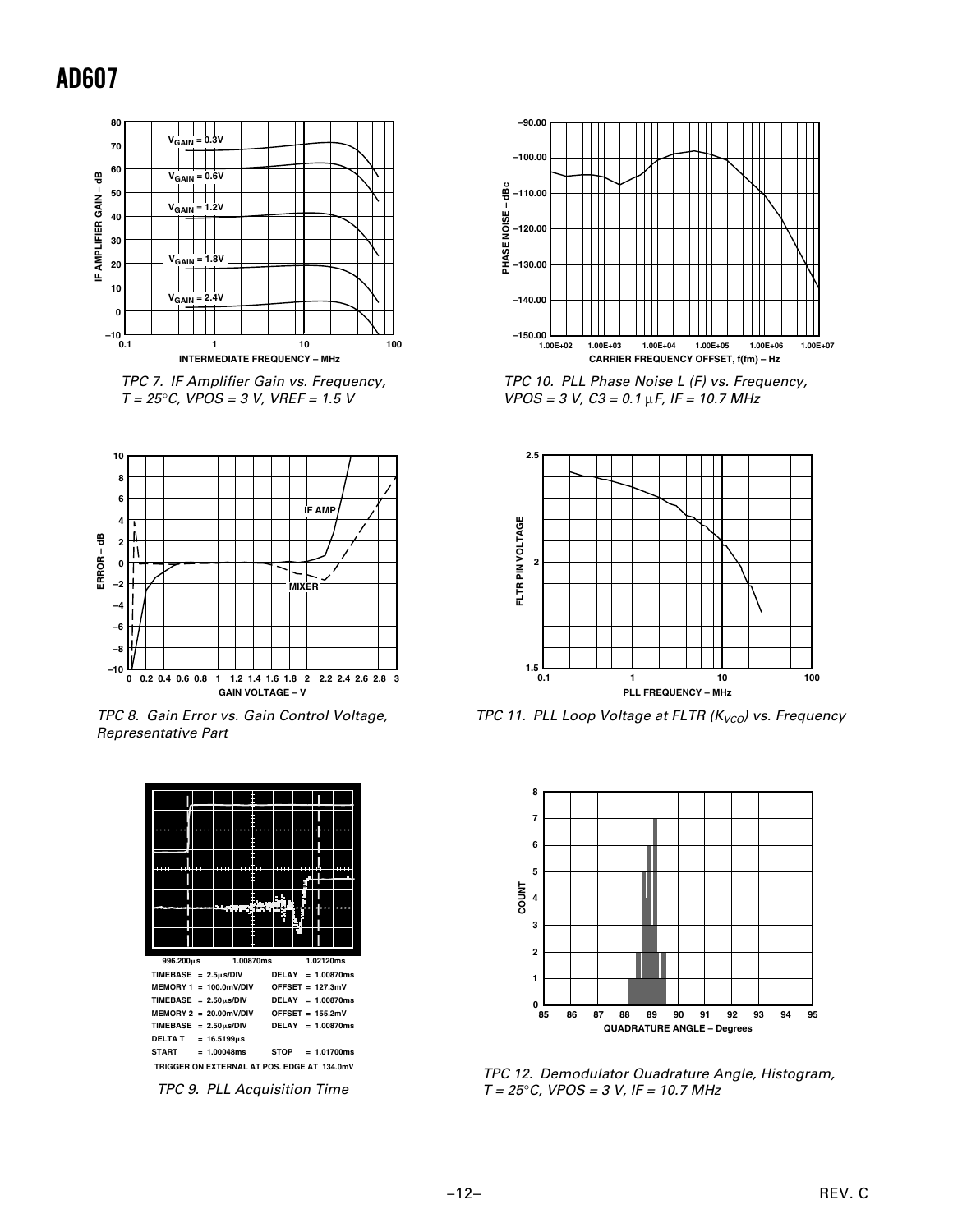

TPC 13. Demodulator Gain Balance, Histogram,  $T = 25^{\circ}$ C, VPOS = 3 V, IF = 10.7 MHz



TPC 14. Demodulator Gain vs. Frequency



TPC 15. Demodulator Gain vs. Temperature



TPC 16. Demodulator Gain vs. Supply Voltage



TPC 17. Demodulator Gain Histogram,  $T = 25^{\circ}$ C, VPOS = 3 V, IF = 10.7 MHz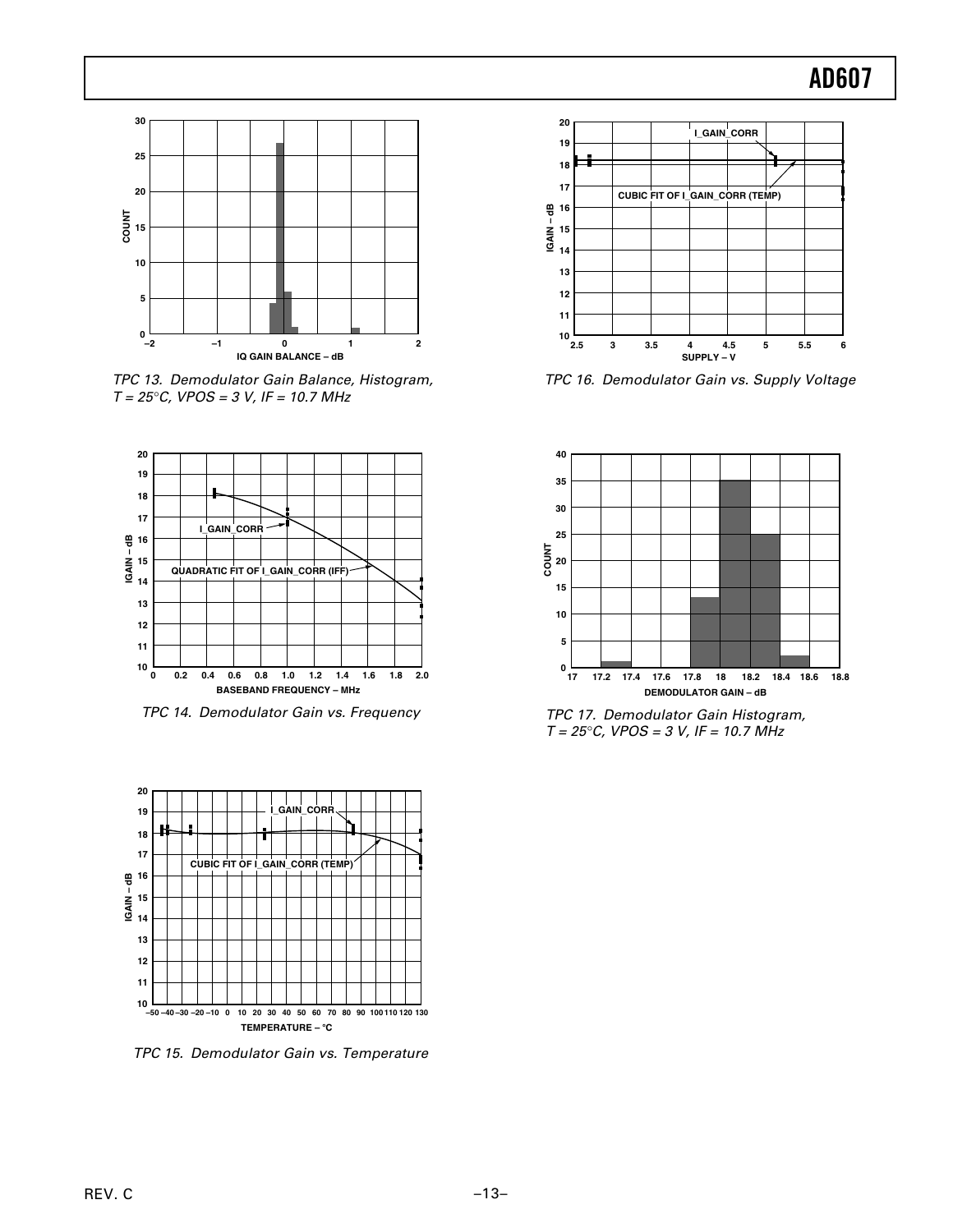

TPC 18. Power-Up Response Time to PLL Stable



TPC 19. Power Supply Current vs. Gain Control Voltage,  $GREF = 1.5 V$ 

#### **PRODUCT OVERVIEW**

The AD607 provides most of the active circuitry required to realize a complete low power, single-conversion superheterodyne receiver, or most of a double-conversion receiver, at input frequencies up to 500 MHz, and an IF from 400 kHz to 12 MHz. The internal I/Q demodulators and their associated phaselocked loop, which can provide carrier recovery from the IF, support a wide variety of modulation modes, including n-PSK, n-QAM, and AM. A single positive supply voltage of 3 V is required (2.92 V minimum, 5.5 V maximum) at a typical supply current of 8.5 mA at midgain. In the following discussion,  $V_P$  will be used to denote the power supply voltage, which will be assumed to be 3 V.

Figure 13 shows the main sections of the AD607. It consists of a variable gain UHF mixer and linear four-stage IF strip, which together provide a voltage controlled gain range of more than 90 dB; dual demodulators, each comprising a multiplier followed by a two-pole, 2 MHz low-pass filter; and a phase-locked loop providing the inphase and quadrature clocks. A biasing system with CMOS compatible power-down completes the AD607.

#### **Mixer**

The UHF mixer is an improved Gilbert cell design, and can operate from low frequencies (it is internally dc-coupled) up to an RF input of 500 MHz. The dynamic range at the input of the mixer is determined at the upper end by the maximum input signal level of ±56 mV between RFHI and RFLO up to which the mixer remains linear, and at the lower end by the noise level. It is customary to define the linearity of a mixer in terms of the 1 dB gain-compression point and third order intercept, which for the AD607 are –15 dBm and –8 dBm, respectively, in a 50  $\Omega$  system.



Figure 13. Functional Block Diagram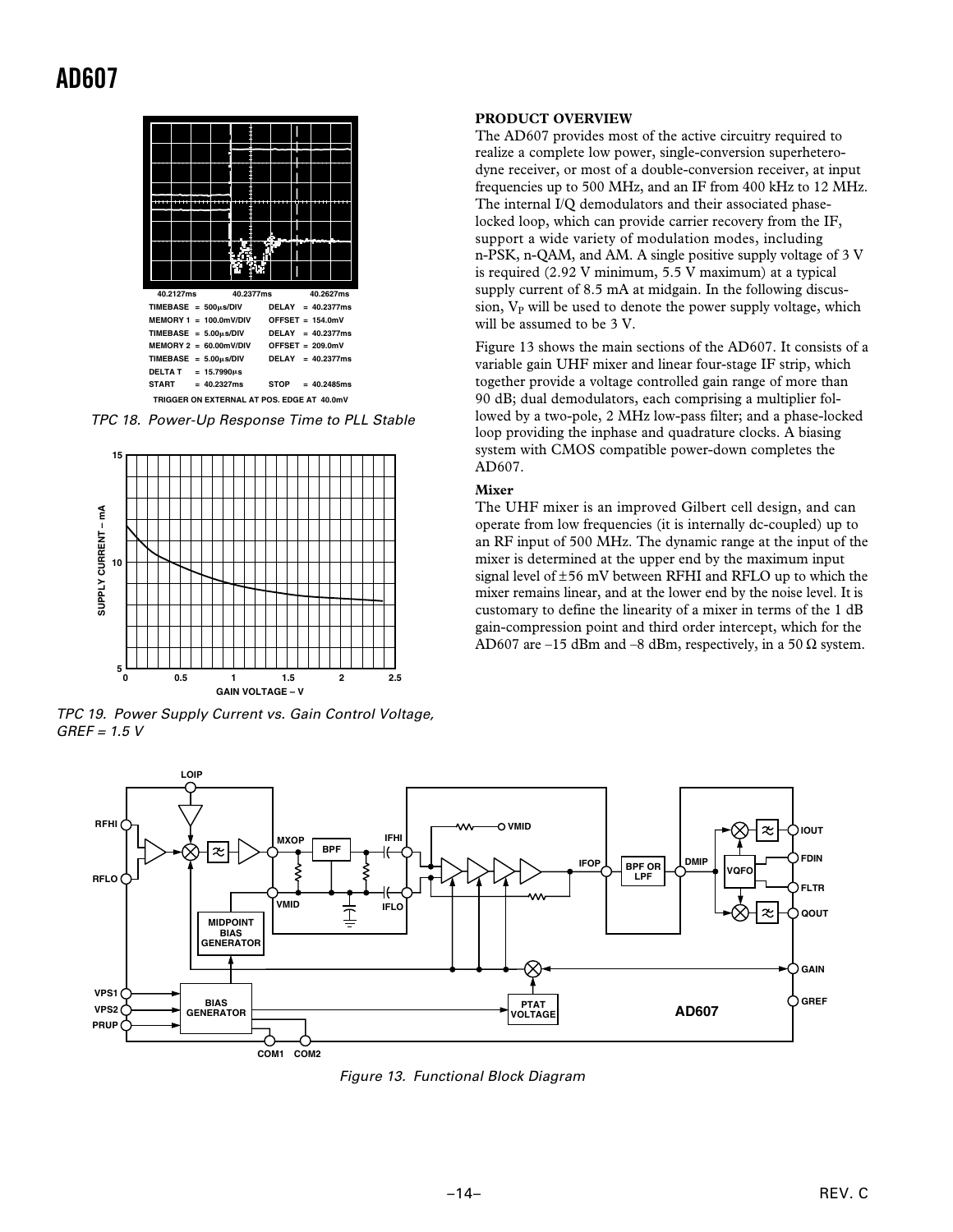The mixer's RF input port is differential, that is, pin RFLO is functionally identical to RFHI, and these nodes are internally biased; we will generally assume that RFLO is decoupled to ac ground. The RF port can be modeled as a parallel RC circuit as shown in Figure 14.



**C1, C2, L1: OPTIONAL MATCHING CIRCUIT C3: COUPLES RFLO TO AC GROUND**

Figure 14. Mixer Port Modeled as a Parallel RC Network; an Optional Matching Network Is also Shown

The local oscillator (LO) input is internally biased at  $V_p/2$  via a nominal 1000  $Ω$  resistor internally connected from pin LOIP to VMID. The LO interface includes a preamplifier that minimizes the drive requirements, thus simplifying the oscillator design and reducing LO leakage from the RF port. Internally, this single-sided input is actually differential; the noninverting input is referenced to Pin VMID. The LO requires a single-sided drive of  $\pm 50$  mV, or -16 dBm in a 50  $\Omega$  system.

The mixer's output passes through both a low-pass filter and a buffer, which provides an internal differential to single-ended signal conversion with a bandwidth of approximately 45 MHz. Its output at Pin MXOP is in the form of a single-ended current. This approach eliminates the 6 dB voltage loss of the usual series termination by replacing it with shunt terminations at both the input and the output of the filter. The nominal conversion gain is specified for operation into a total IF band-pass filter (BPF) load of 165  $\Omega$ , that is, a 330  $\Omega$  filter doubly-terminated as shown in Figure 14. Note that these loads are connected to bias point VMID, which is always at the midpoint of the supply (that is,  $V_{P}/2$ ).

The conversion gain is measured between the mixer input and the input of this filter, and varies between 1.5 dB and 26.5 dB for a 165 Ω load impedance. Using filters of higher impedance, the conversion gain can always be maintained at its specified value or made even higher; for filters of lower impedance, of say  $Z<sub>0</sub>$ , the conversion gain will be lowered by 10 log<sub>10</sub>(165/Z<sub>0</sub>). Thus, the use of a 50  $\Omega$  filter will result in a conversion gain that is 5.2 dB lower. Figure 15 shows filter matching networks and Table I lists resistor values.



Figure 15. Suggested IF Filter Matching Network. The Values of R1 and R2 Are Selected to Keep the Impedance at Pin MXOP at 165 $\Omega$ 

|                   | Table I. Filter Termination Resistor Values for |  |
|-------------------|-------------------------------------------------|--|
| <b>Common IFs</b> |                                                 |  |

| IF                                                        | Filter<br>Impedance                                             | <b>Filter Termination Resistor</b><br>Values* for 24 dB of Mixer Gain |                                                                              |                                                                       |  |  |
|-----------------------------------------------------------|-----------------------------------------------------------------|-----------------------------------------------------------------------|------------------------------------------------------------------------------|-----------------------------------------------------------------------|--|--|
| $450$ kHz<br>$455$ kHz<br>$6.5$ MHz<br>$10.7 \text{ MHz}$ | $1500 \Omega$<br>$1500 \Omega$<br>$1000 \Omega$<br>$330 \Omega$ | R1<br>$174 \Omega$<br>$174 \Omega$<br>$215 \Omega$<br>$330 \Omega$    | R <sub>2</sub><br>$1330 \Omega$<br>$1330 \Omega$<br>$787 \Omega$<br>$\Omega$ | R3<br>$1500 \Omega$<br>$1500 \Omega$<br>$1000 \Omega$<br>$330 \Omega$ |  |  |

\*Resistor values were calculated such that  $R1+ R2 = Z_{\text{FII TFR}}$  and

R1|| (R2 + Z<sub>FILTER</sub>) = 165 Ω.

The maximum permissible signal level at MXOP is determined by both voltage and current limitations. Using a 3 V supply and VMID at 1.5 V, the maximum swing is about  $\pm$ 1.3 V. To attain a voltage swing of  $\pm 1$  V in the standard IF filter load of 165  $\Omega$ requires a peak drive current of about  $\pm 6$  mA, which is well within the linear capability of the mixer. However, these upper limits for voltage and current should not be confused with issues related to the mixer gain, already discussed. In an operational system, the AGC voltage will determine the mixer gain, and hence the signal level at the IF input Pin IFHI; it will always be less than  $\pm 56$  mV (–15 dBm into 50  $\Omega$ ), which is the limit of the IF amplifier's linear range.

#### **IF Amplifier**

Most of the gain in the AD607 arises in the IF amplifier strip, which comprises four stages. The first three are fully differential and each has a gain span of 25 dB for the nominal AGC voltage range. Thus, in conjunction with the mixer's variable gain, the total gain exceeds 90 dB. The final IF stage has a fixed gain of 20 dB, and it also provides differential to single-ended conversion.

The IF input is differential, at IFHI (noninverting relative to the output IFOP) and IFLO (inverting). Figure 16 shows a simplified schematic of the IF interface. The offset voltage of this stage would cause a large dc output error at high gain, so it is nulled by a low pass feedback path from the IF output, also shown in TPC 13. Unlike the mixer output, the signal at IFOP is a low-impedance single-sided voltage, centered at  $V_p/2$  by the dc feedback loop. It may be loaded by a resistance as low as 50  $Ω$ , which will normally be connected to VMID.



Figure 16. Simplified Schematic of the IF Interface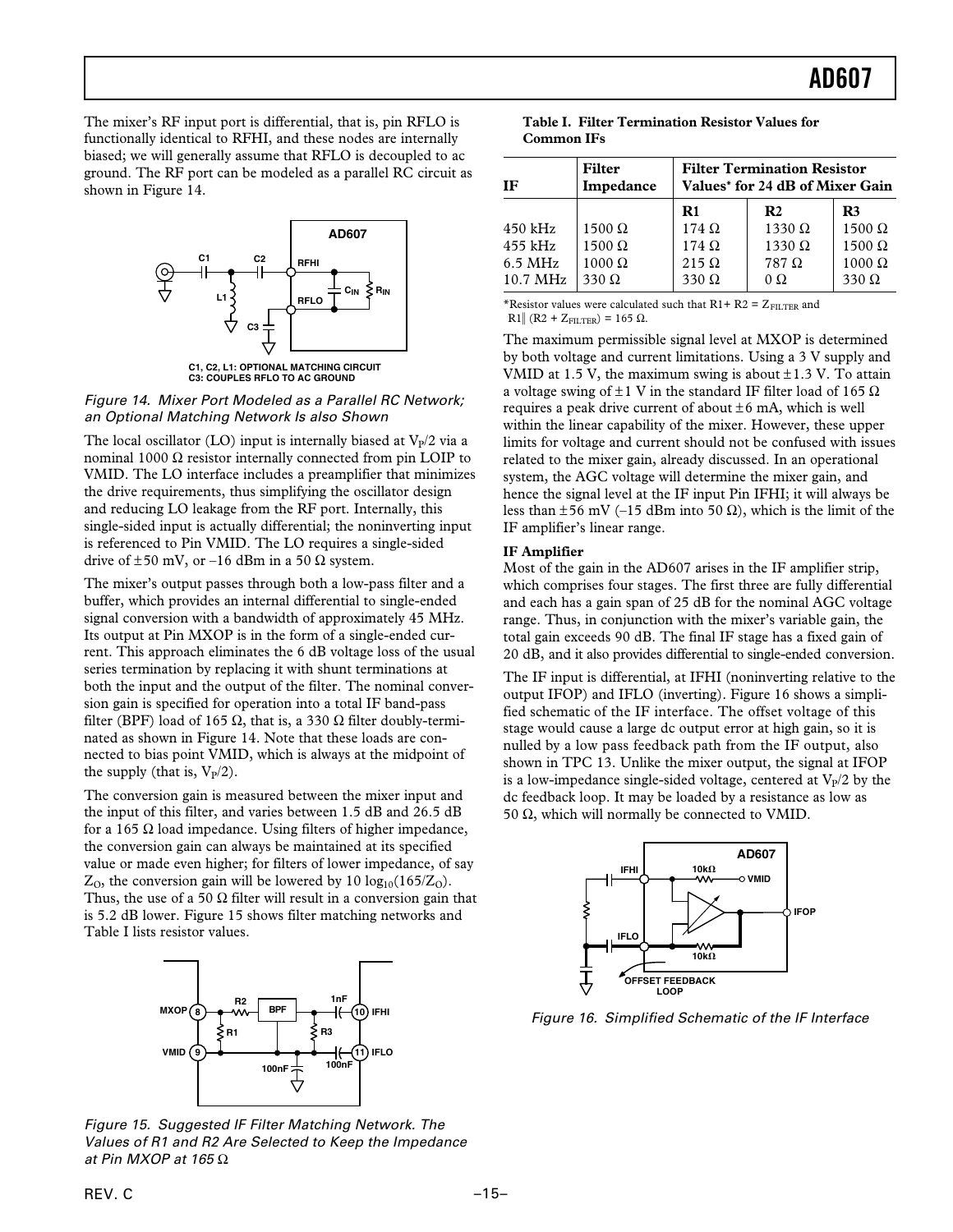The IF's small-signal bandwidth is approximately 45 MHz from IFHI and IFLO through IFOP. The peak output at IFOP is  $\pm 560$  mV at V<sub>P</sub> = 3 V and  $\pm 400$  mV at the minimum V<sub>P</sub> of 2.92 V. This allows some headroom at the demodulator inputs (Pin DMIP), which accept a maximum input of  $\pm 150$  mV for IFs > 3 MHz and  $\pm$  75 mV for IFs  $\leq$  3 MHz (at IFs  $\leq$  3 MHz, the drive to the demodulators must be reduced to avoid saturating the output amplifiers with higher order mixing products that are no longer removed by the on-board low pass filters).

Since there is no band-limiting in the IF strip, the outputreferred noise can be quite high; in a typical application and at a gain of 75 dB, it is about 100 mV rms, making post-IF filtering desirable. IFOP may be also used as an IF output for driving an A/D converter, external demodulator, or external AGC detector. Figure 17 shows methods of matching the optional second IF filter.



 a. Biasing DMIP from Power Supply (Assumes BPF AC-Coupled Internally)



 b. Biasing DMIP from VMID (Assumes BPF AC-Coupled Internally)

Figure 17. Input and Output Matching of the Optional Second IF Filter

#### **Gain Scaling and RSSI**

The AD607's overall gain, expressed in decibels, is linear-in-dB with respect to the AGC voltage  $V_G$  at Pin GAIN. The gain of all sections is maximum when  $V_G$  is zero, and reduces progressively up to  $V_G = 2.2$  V (for  $V_P = 3$  V; in general, up to a limit  $V_{P}$  – 0.8 V). The gain of all stages changes in parallel. The AD607 features temperature compensation of the gain scaling. The gain control scaling is proportional to the reference voltage applied to the Pin GREF. When this pin is tied to the midpoint of the supply (VMID), the scale is nominally 20 mV/dB (50 dB/V) for  $V_P$  = 3 V. Under these conditions, the lower 80 dB of gain range (mixer plus IF) corresponds to a control voltage of  $0.4$  V  $\le$  $V_G \le 2.0$  V. The final centering of this 1.6 V range depends on the insertion losses of the IF filters used. More generally, the gain scaling using these connections is  $V_p/150$  (volts per dB), so scale becomes 33.3 mV/dB (30 dB/V) using a 5 V supply, with a proportional change in the AGC range, to 0.33  $V \leq V_G \leq 3$  V.

Table II lists gain control voltages and scale factors for power supply voltages from 2.92 V to 5.5 V

Alternatively, Pin GREF can be tied to an external voltage reference  $(V_R)$  from, for example, an AD1582 (2.5 V) or AD1580 (1.21 V) voltage reference, to provide supplyindependent gain scaling of  $V_R/75$  (volts per dB). When using the Analog Devices' AD7013 and AD7015 baseband converters, the external reference may also be provided by the reference output of the baseband converter (Figure 18). For example, the AD7015 baseband converter provides a  $V_R$  of 1.23 V; when connected to GREF, the gain scaling is 16.4 mV/dB (60 dB/V). An auxiliary DAC in the AD7015 can be used to generate the MGC voltage. Since it uses the same reference voltage, the numerical input to this DAC provides an accurate RSSI value in digital form, no longer requiring the reference voltage to have high absolute accuracy.



Figure 18. Interfacing the AD607 to the AD7013 or AD7015 Baseband Converters

#### **I/Q Demodulators**

Both demodulators (I and Q) receive their inputs at Pin DMIP. Internally, this single-sided input is actually differential; the noninverting input is referenced to Pin VMID. Each demodulator comprises a full-wave synchronous detector followed by a 2 MHz, two-pole low-pass filter, producing single-sided outputs at pins IOUT and QOUT. Using the I and Q demodulators for IFs above 12 MHz is precluded by the 400 kHz to 12 MHz response of the PLL used in the demodulator section. Pin DMIP requires an external bias source at  $V_P/2$ ; Figure 19 shows suggested methods.

Outputs IOUT and OOUT are centered at  $V_p/2$  and can swing up to  $\pm$ 1.23 V even at the low supply voltage of 2.92 V. They can therefore directly drive the RX ADCs in the AD7015 baseband converter, which require an amplitude of 1.23 V to fully load them when driven by a single-sided signal. The conversion gain of the I and Q demodulators is  $18$  dB  $(X8)$ , requiring a maximum input amplitude at DMIP of  $\pm$ 150 mV for IFs > 3 MHz.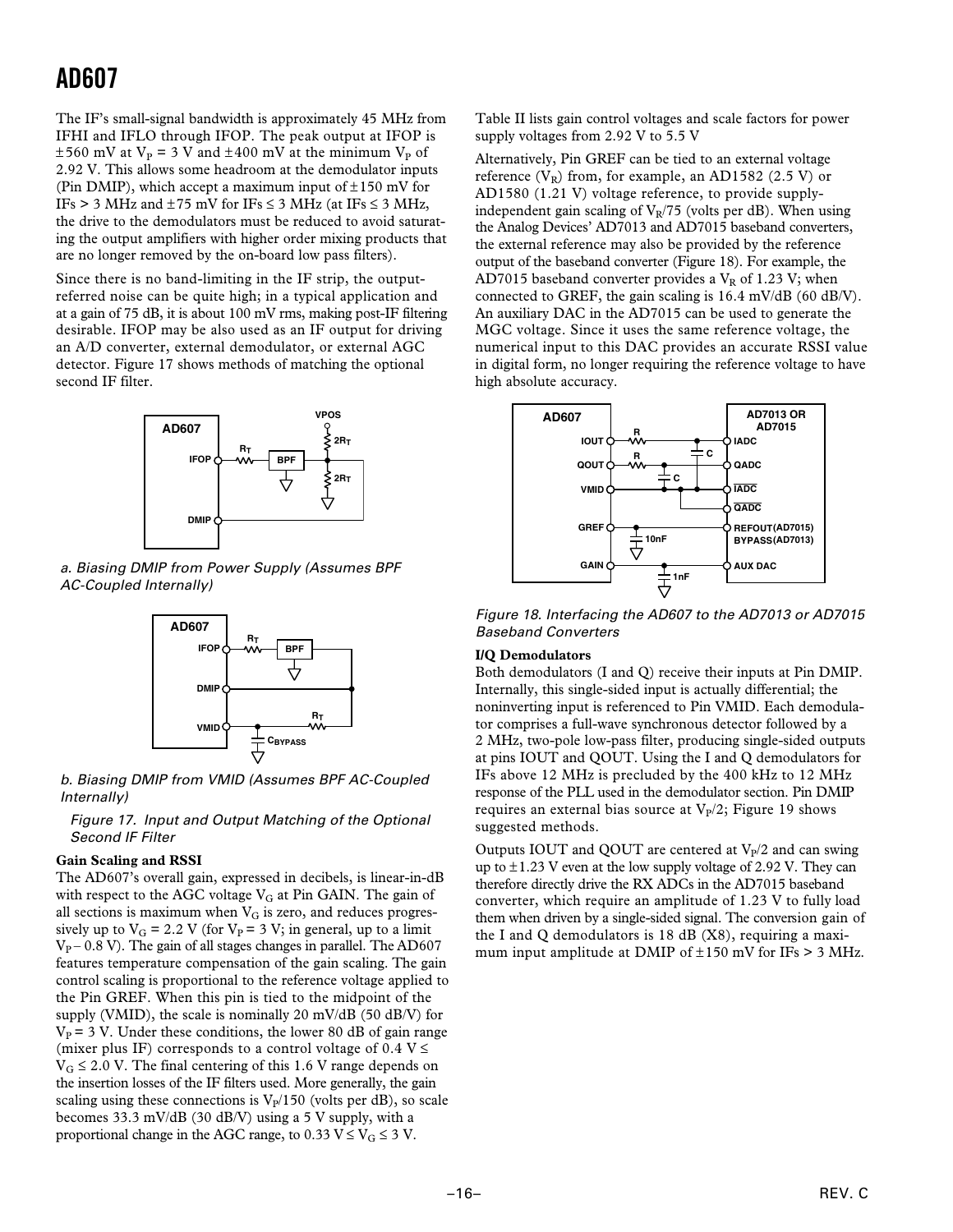

a. Biasing DMIP from Power Supply (Assumes BPF AC-Coupled Internally)



b. Biasing DMIP from VMID (Assumes BPF AC-Coupled Internally)

#### Figure 19. Suggested Methods for Biasing Pin DMIP at  $V_P/2$

For IFs < 3 MHz, the on-chip low-pass filters (2 MHz cutoff) do not attenuate the IF or feedthrough products. Thus, the maximum input voltage at DMIP must be limited to  $\pm 75$  mV to allow sufficient headroom at the I and Q outputs for not only the desired baseband signal, but also the unattenuated higherorder demodulation products. These products can be removed by an external low-pass filter. In the case of IS54 applications using a 455 kHz IF and the AD7013 baseband converter, a simple one-pole RC filter with its corner above the modulation bandwidth is sufficient to attenuate undesired outputs.

#### **Phase-Locked Loop**

The demodulators are driven by quadrature signals that are provided by a variable frequency quadrature oscillator (VFQO), phase-locked to a reference signal applied to Pin FDIN. When this signal is at the IF, in-phase and quadrature baseband outputs

are generated at IOUT and QOUT, respectively. The quadrature accuracy of this VFQO is typically –1.2°C at 10.7 MHz. The PLL uses a sequential-phase detector that comprises low power emitter-coupled logic and a charge pump (Figure 20).



 Figure 20. Simplified Schematic of the PLL and Quadrature VCO

The reference signal may be provided from an external source in the form of a high level clock, typically a low level signal (±400 mV) since there is an input amplifier between FDIN and the loop's phase detector. For example, the IF output itself can be used by connecting DMIP to FDIN, which will then provide automatic carrier recover for synchronous AM detection and take advantage of any post-IF filtering. Pin FDIN must be biased at  $V_p/2$ ; Figure 22 shows suggested methods.

The VFQO operates from 400 kHz to 12 MHz and is controlled by the voltage between VPOS and FLTR. In normal operation, a series RC network forming the PLL loop filter is connected from FLTR to ground. The use of an integral sample-hold system ensures that the frequency-control voltage on Pin FLTR remains held during power-down, so reacquisition of the carrier typically occurs in 16.5 µs.

In practice, the probability of a phase mismatch at power-up is high, so the worst-case linear settling period to full lock needs to be considered in making filter choices. This is typically 16.5 µs at an IF of 10.7 MHz for  $a \pm 100$  mV signal at DMIP and FDIN.

| <b>Power Supply</b><br><b>Voltage</b><br>(V) | <b>GREF</b><br>$(= VMID)$<br>(V) | <b>Scale Factor</b><br>(dBV) | <b>Scale Factor</b><br>(mV/dB) | <b>Gain Control</b><br><b>Voltage Input Range</b><br>(V) |
|----------------------------------------------|----------------------------------|------------------------------|--------------------------------|----------------------------------------------------------|
| 3.0                                          | 1.5                              | 50.00                        | 20.00                          | $0.400 - 2.000$                                          |
| 3.5                                          | 1.75                             | 42.86                        | 23.33                          | $0.467 - 2.333$                                          |
| 4.0                                          | 2.0                              | 37.50                        | 26.67                          | $0.533 - 2.667$                                          |
| 4.5                                          | 2.25                             | 33.33                        | 30.00                          | $0.600 - 3.000$                                          |
| 5.0                                          | 2.5                              | 30.00                        | 33.33                          | $0.667 - 3.333$                                          |
| 5.5                                          | 2.75                             | 27.27                        | 36.67                          | $0.733 - 3.667$                                          |

**Table II. AD607 Gain and Manual Gain Control Voltage vs. Power Supply Voltage**

Maximum gain occurs for gain control voltage = 0 V.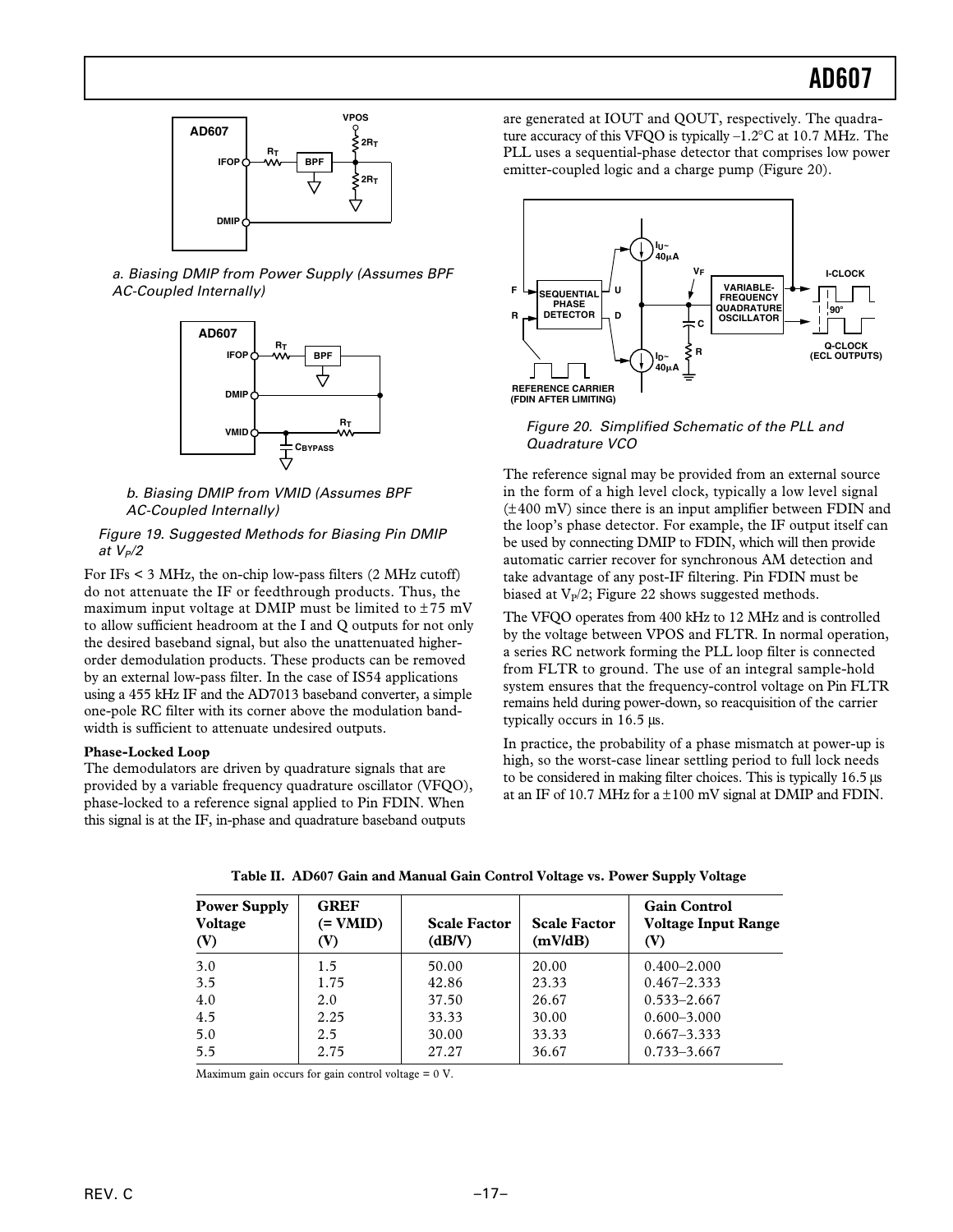#### **Bias System**

The AD607 operates from a single supply,  $V_P$ , usually of 3 V, at a typical supply current of 8.5 mA at midgain and  $T = 27^{\circ}C$ , corresponding to a power consumption of 25 mW. Any voltage from 2.92 V to 5.5 V may be used.

The bias system includes a fast-acting active-high CMOScompatible power-up switch, allowing the part to idle at 550 µA when disabled. Biasing is proportional-to-absolute temperature (PTAT) to ensure stable gain with temperature.

An independent regulator generates a voltage at the midpoint of the supply  $(V_P/2)$  that appears at the VMID pin at a low impedance. This voltage does not shut down, ensuring that the major signal interfaces (e.g., mixer-to-IF and IF-to-demodulators) remain biased at all times, thus minimizing transient disturbances at power-up and allowing the use of substantial decoupling capacitors on this node. The quiescent consumption of this regulator is included in the idling current.



a. Biasing FDIN from Supply when Using External Frequency Reference



b. Biasing FDIN from VMID when Using External Frequency Reference

Figure 21. Suggested Methods for Biasing Pin FDIN at  $V_P/2$ 

#### **USING THE AD607**

In this section, we will focus on a few areas of special importance and include a few general application tips. As is true of any wideband high gain component, great care is needed in PC board layout. The location of the particular grounding points must be considered with due regard to the possibility of unwanted signal coupling, particularly from IFOP to RFHI or IFHI or both.

The high sensitivity of the AD607 leads to the possibility that unwanted local EM signals may have an effect on the performance. During system development, carefully-shielded test assemblies should be used. The best solution is to use a fullyenclosed box enclosing all components, with the minimum number of needed signal connectors (RF, LO, I, and Q outputs) in miniature coax form.

The I and Q output leads can include small series resistors (about 100  $\Omega$ ) inside the shielded box without significant loss of performance, provided the external loading during testing is light (that is, a resistive load of more than 20 kΩ and capacitances of a few picofarads). These help to keep unwanted RF emanations out of the interior.

The power supply should be connected via a through-hole capacitor with a ferrite bead on both inside and outside leads. Close to the IC pins, two capacitors of different value should be used to decouple the main supply  $(V_P)$  and the midpoint supply pin, VMID. Guidance on these matters is also generally included in applications schematics.

#### **Gain Distribution**

As in all receivers, the most critical decisions in effectively using the AD607 relate to the partitioning of gain between the various subsections (Mixer, IF Amplifier, Demodulators) and the placement of filters so as to achieve the highest overall signal-to-noise ratio and lowest intermodulation distortion.

Figure 22 shows the main RF/IF signal path at maximum and minimum signal levels.



Figure 22. Signal Levels for Minimum and Maximum Gain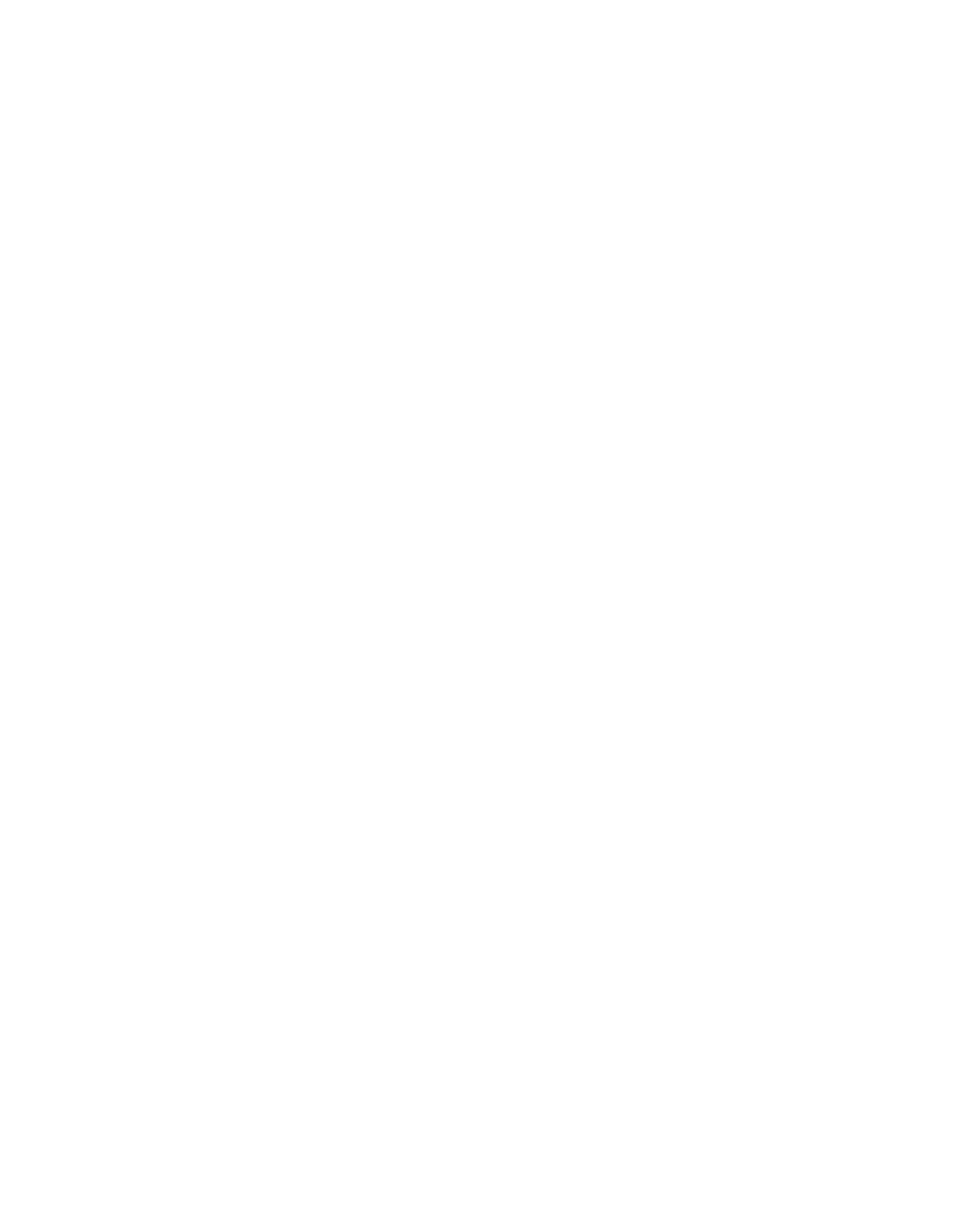

Figure 27b. Evaluation Board Layout, Bottom Side

| Reference<br>Designation | Connector<br>Type   | Description                                    | Coupling  | Approximate<br><b>Signal Level</b>                | <b>Comments</b>                                                                                       |
|--------------------------|---------------------|------------------------------------------------|-----------|---------------------------------------------------|-------------------------------------------------------------------------------------------------------|
| J <sub>1</sub>           | <b>SMA</b>          | Frequency<br>Detector Input                    | <b>DC</b> | $\pm 400$ mV                                      | This pin needs to be biased at VMID<br>and ac-coupled when driven by an<br>external signal generator. |
| J <sub>2</sub>           | <b>SMA</b>          | Power-Up                                       | DC        | CMOS Logic<br>Level Input                         | Tied to Positive Supply by Jumper J10                                                                 |
| I <sub>3</sub>           | <b>SMA</b>          | LO Input                                       | AC        | $-16$ dBm<br>$(\pm 50 \text{ mV})$                | Input is terminated in 50 $\Omega$ .                                                                  |
| J4                       | <b>SMA</b>          | RF Input                                       | AC        | $-15$ dBm max<br>$(\pm 54 \text{ mV})$            | Input is terminated in 50 $\Omega$ .                                                                  |
| J5                       | <b>SMA</b>          | MGC Input                                      | DC        | 0.4 V to 2.0 V<br>(3 V Supply)<br>$(GREF = VMID)$ | Jumper is set for manual gain control<br>input; see Table I for control voltage<br>values.            |
| J <sub>6</sub>           | <b>SMA</b>          | IF Output                                      | AC        | <b>NA</b>                                         | This signal level depends on the<br>AD607's gain setting.                                             |
| J7                       | <b>SMA</b>          | Q Output                                       | AC.       | NA                                                | This signal level depends on the<br>AD607's gain setting.                                             |
| J8                       | <b>SMA</b>          | I Output                                       | AC        | NA                                                | This signal level depends on the<br>AD607's gain setting.                                             |
| I <sub>9</sub>           | Jumper              | <b>Ties GREF</b><br>to VMID                    | NA        | NA                                                | Sets gain-control scale factor (SF);<br>$SF = 75/VMID$ in dB/V, where<br>$VMD = VPOS/2.$              |
| I10                      | Jumper              | Ties Power-Up<br>to Positive<br>Supply         | NA        | NA                                                | Remove to test power-up/-down.                                                                        |
| T1                       | <b>Terminal Pin</b> | Power Supply<br>Positive Input<br>(VPS1, VPS2) | DC        | DC.                                               | 2.92 V to 5.5 V<br>Draws 8.5 mA at midgain connection.                                                |
| T <sub>2</sub>           | <b>Terminal Pin</b> | Power Supply<br>Return (GND)                   | DC        | 0 <sub>V</sub>                                    |                                                                                                       |

|  |  |  |  |  |  | Table III. AD607 Evaluation Board Input and Output Connections |
|--|--|--|--|--|--|----------------------------------------------------------------|
|--|--|--|--|--|--|----------------------------------------------------------------|